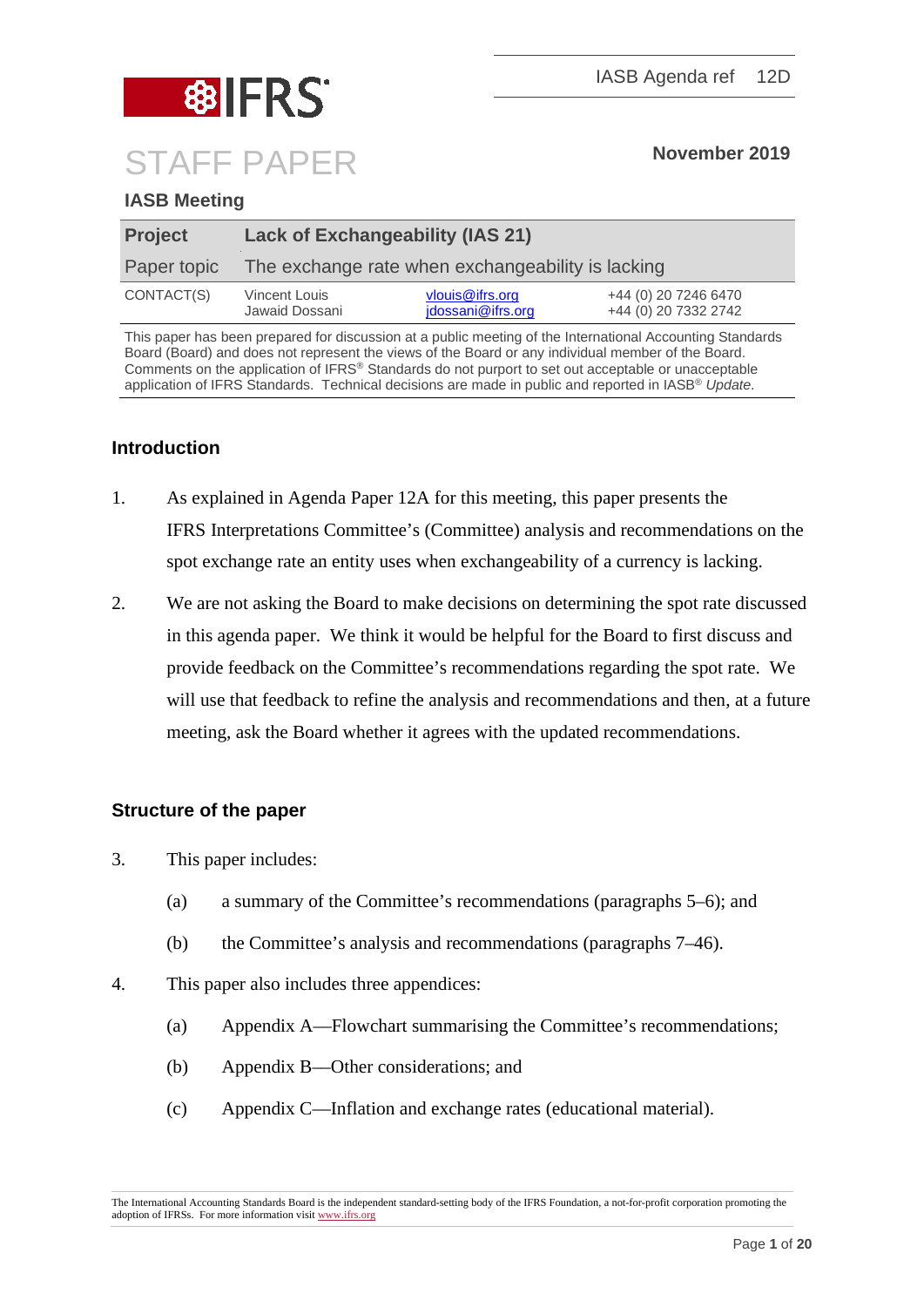## **Summary of Committee's recommendations**

- <span id="page-1-0"></span>5. The Committee recommends that:
	- (a) an entity estimate the spot rate when exchangeability of a currency is lacking.
	- (b) any proposed amendment set out an objective for the estimation process. The objective would require an entity to estimate a spot rate that:
		- (i) the entity would have been able to access at the reporting date had exchangeability (as defined in Agenda Paper 12C) not been lacking;
		- (ii) would have arisen in an orderly transaction between market participants; and
		- (iii) would faithfully reflect the economic conditions prevailing at that date.
	- (c) an entity be permitted to use an observable rate (that does not meet the definition of a spot rate) if that rate approximates the spot rate in the following circumstances:
		- (i) when the observable rate meets the definition of a spot rate for particular transactions or balances but not those for which the entity assesses exchangeability; or
		- (ii) when the observable rate is the first subsequent rate at which exchanges could be made if exchangeability is restored before financial statements are authorised for issue.
	- (d) an entity apply an estimated exchange rate to:
		- (i) the entire transaction or balance of an asset or liability (when the entity reports foreign currency transactions in the functional currency), or
		- (ii) the financial statements as a whole (when the entity uses a presentation currency other than the functional currency).
- <span id="page-1-1"></span>6. For ease of reference, the flowchart in Appendix A to this paper provides a summary of the Committee's recommendations.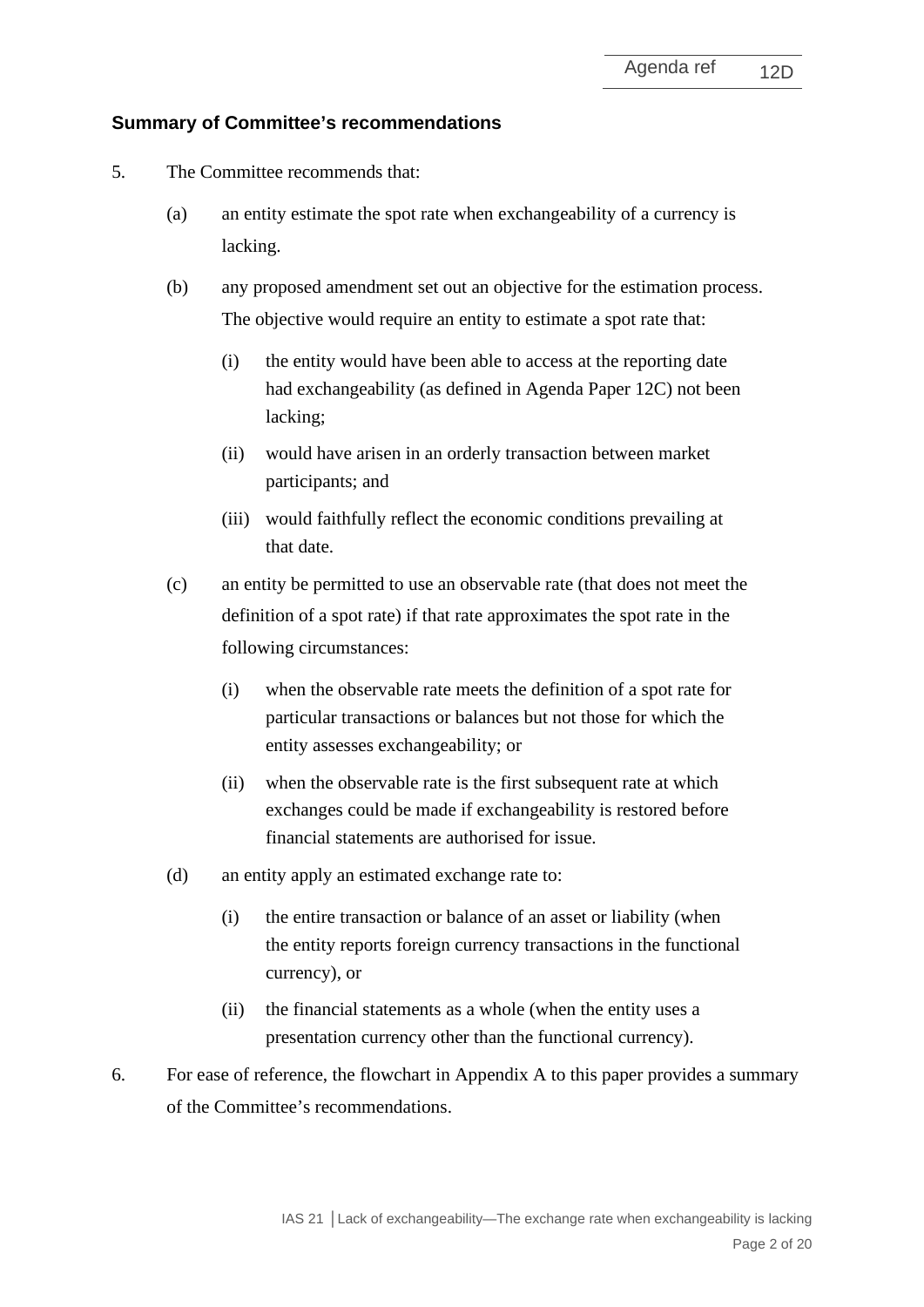### **Committee's analysis and recommendations**

#### *Proposed approach*

- <span id="page-2-0"></span>7. The Committee's proposed approach builds on the requirement in IAS 21 to use a spot rate. Paragraph 8 of IAS 21 defines a spot rate as 'the exchange rate for immediate delivery'. Applying the Committee's proposed definition of exchangeability (as set out in Agenda Paper 12C), exchangeability is lacking when an entity would be unable to exchange a currency for another currency at a specified date. Accordingly, a lack of exchangeability results in an entity being unable to observe a spot rate at the reporting date.
- <span id="page-2-1"></span>8. In the Committee's view, when a currency is not exchangeable, an entity should estimate a spot rate. The objective should be to estimate a spot rate that:
	- (a) the entity would have been able to access at the reporting date had exchangeability (as defined in Agenda Paper 12C) not been lacking;
	- (b) would have arisen in an orderly transaction between market participants; and
	- (c) would faithfully reflect the economic conditions prevailing at that date.
- 9. The Committee concluded that this approach, together with relevant disclosure (to be discussed at a future Board meeting), would faithfully represent the amounts at which assets and liabilities could have been realised (settled) at the reporting date had the currency been exchangeable.
- 10. Nonetheless, a lack of exchangeability would not automatically mean that an entity would be required to use an estimation technique to determine the spot rate. There are circumstances in which an entity might use an observable rate (that is not a spot rate) as a proxy for the estimated spot rate. This would be the case when an observable rate meets the objective specified in paragraph [8](#page-2-1) of this paper. This could occur when:
	- (a) a rate is observable at the reporting date but applies only to transactions or balances other than the transaction or balance for which the entity assesses exchangeability (see paragraphs [26–](#page-6-0)[30](#page-8-0) below); or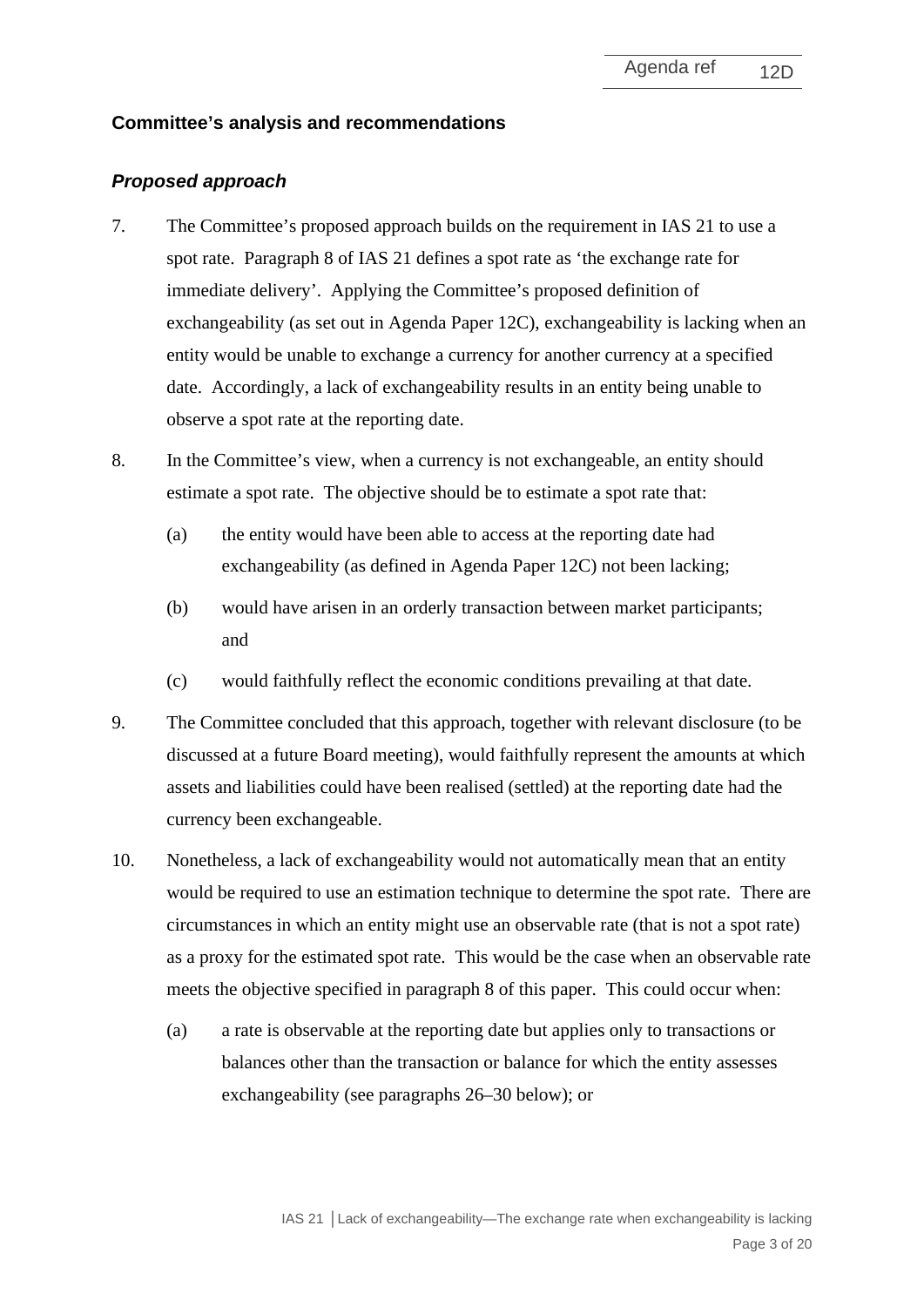(b) exchangeability is restored after the end of the reporting period but before financial statements are authorised for issue. In this situation, a rate is observable at a date after the reporting date (see paragraphs [31–](#page-8-1)[34](#page-9-0) below).

## *Alternative approach considered*

- <span id="page-3-0"></span>11. Paragraph 26 of IAS 21 requires an entity that reports foreign currency transactions in a functional currency to use the first subsequent rate at which exchanges could be made if exchangeability is temporarily lacking. IAS 21 neither defines 'temporarily' nor contains requirements for any other situation in which exchangeability is lacking (ie when an entity uses a presentation currency other than the functional currency or when a lack of exchangeability is other than temporary).
- 12. The Committee considered but rejected an approach that would:
	- (a) define 'temporary' and 'long-term' lack of exchangeability; and
	- (b) specify requirements applying to each of those two types of lack of exchangeability.
- <span id="page-3-1"></span>13. Appendix B to this paper provides more details on this approach and explains why the Committee did not recommend this approach.

#### *Recommendations*

- 14. The Committee recommends that an entity estimate the spot rate when exchangeability of a currency is lacking. An entity would use that estimated spot rate when:
	- (a) it reports foreign currency transactions in the functional currency; and
	- (b) uses a presentation currency other than the functional currency.
- 15. In such circumstances, the Committee further recommends setting out an objective for the estimation process. The objective would require an entity to estimate a rate that:
	- (a) the entity would have been able to access at the reporting date had exchangeability (as defined in Agenda Paper 12C) not been lacking;
	- (b) would have arisen in an orderly transaction between market participants; and
	- (c) would faithfully reflect the economic conditions prevailing at that date.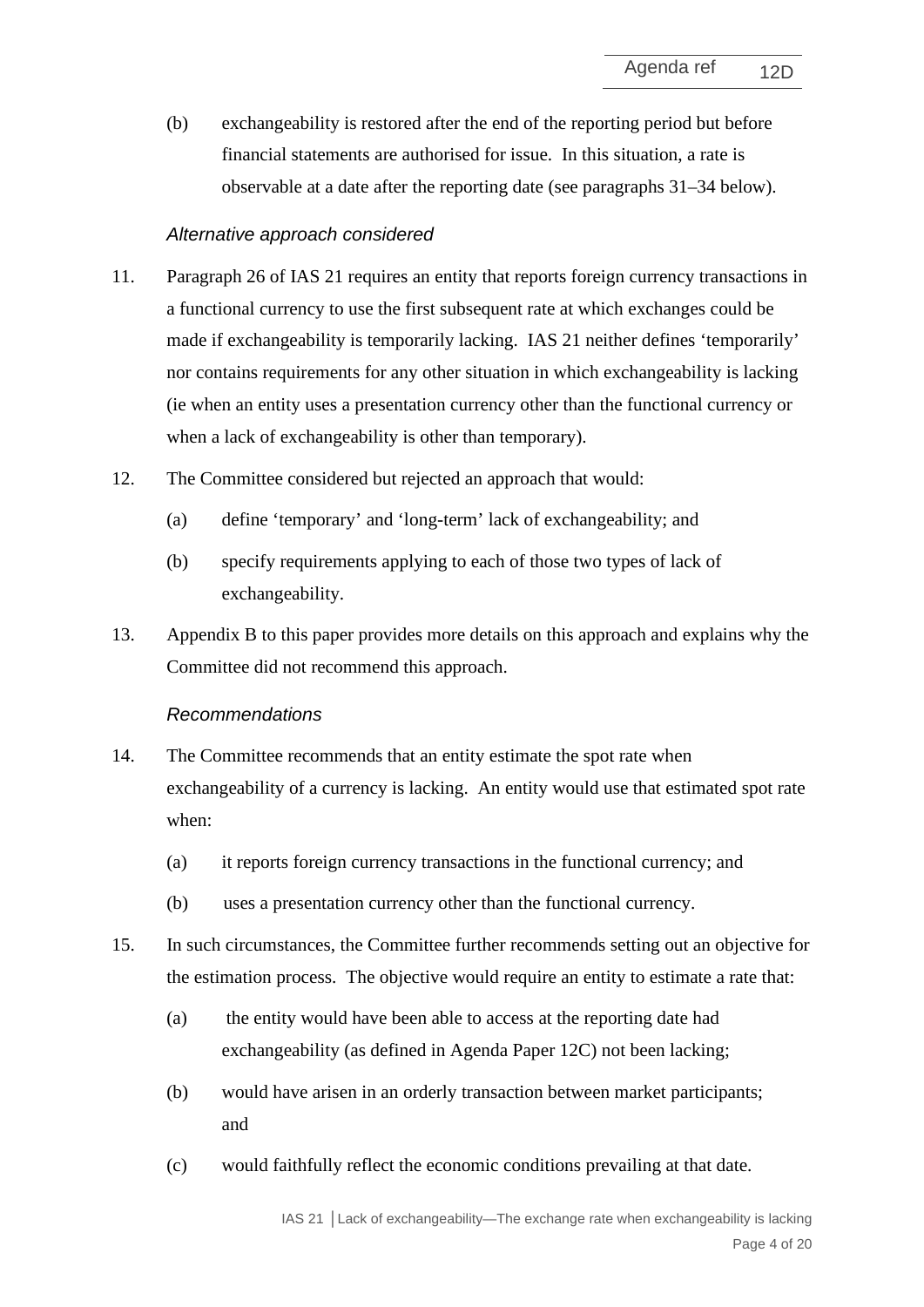# *Applying the proposed approach*

## *Estimating the spot rate*

- 16. There are many economic models (with varying degrees of complexity) that an entity might use to estimate a spot rate. Those models (or techniques) use one or several of the following economic factors as inputs:
	- (a) inflation (or the level of prices).
	- (b) interest rates.
	- (c) the balance of payments—the jurisdictional money supply and demand.
	- (d) a jurisdiction's productivity.
	- (e) other factors.
- 17. For example, one economic theory, the Purchasing Power Parity Theory, highlights inflation as one of the key determinants of exchange rates. Appendix C to this paper provides further information about this theory.
- 18. Estimating a spot rate could be a complex process that may require the use of judgement. Accordingly, the Committee recommends that any amendment narrow the circumstances in which an entity would use an estimated spot rate. This would mitigate concerns about estimation complexities.
- 19. The Committee considered two ways of narrowing those circumstances:
	- (a) defining narrowly a lack of exchangeability. The Committee's recommendations in Agenda Paper 12C meet this objective.
	- (b) permitting the use of an observable rate (that does not meet the definition of a spot rate) if that rate would approximate the spot rate that would have been observed at the reporting date had the currency been exchangeable. Paragraphs [25](#page-6-1)[–36](#page-9-1) of this paper discuss this further.
- 20. The Committee noted that, in estimating the spot rate, an entity would not necessarily need to use a complex estimation technique (that would involve consideration of all possible economic factors). In some situations, an entity could estimate the spot rate by starting with either (a) an observable rate that does not meet the definition of a spot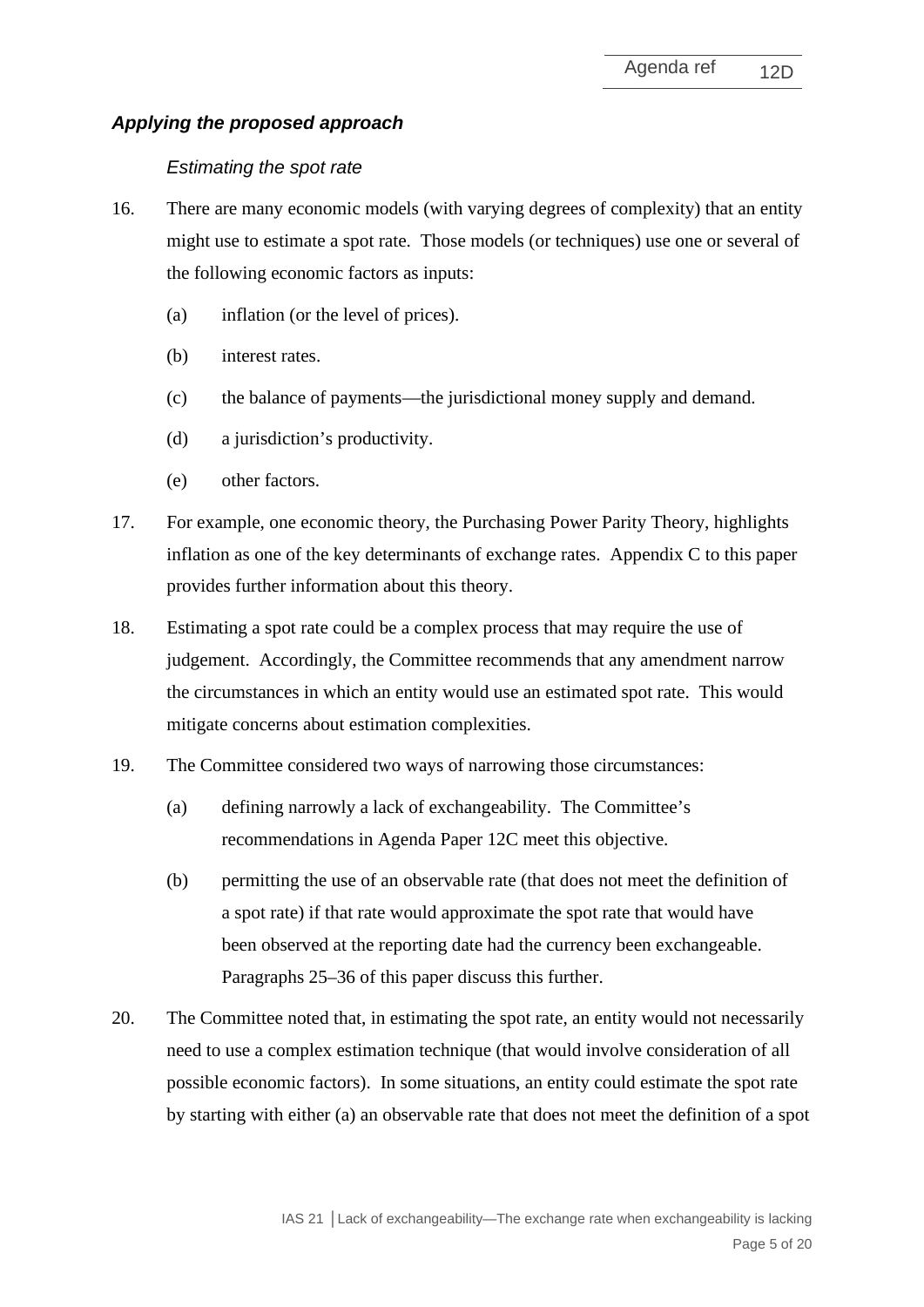rate<sup>[1](#page-5-0)</sup>, or (ii) a spot rate at a date other than the reporting date. The entity would then adjust that observable rate, as needed, to estimate the spot rate at the reporting date.

## Prescriptive requirements regarding estimation

- 21. The Committee recommends that any amendment neither specify detailed requirements on how to estimate a spot rate, nor prescribe a particular technique for it. The recommendation regarding defining exchangeability (in Agenda Paper 12C) is to be prescriptive in setting the parameters for when an entity would estimate the spot rate, and to set those parameters so that they would be met only in a narrow set of circumstances. Because of that, it would be unnecessary to be more prescriptive than suggested regarding how to estimate the spot rate.
- 22. The Committee considered the risks of not prescribing detailed requirements regarding estimation—ie that entities use different estimation techniques, possibly leading to a lack of comparability between entities. However, the Committee recommends a principle-based approach to estimation on the grounds that:
	- (a) the matter of estimating an exchange rate is debated among economists. The Committee understands there is no consensus on which technique might provide the best outcome;
	- (b) the selection of an appropriate estimation technique may require the use of judgement, considering entity and jurisdiction-specific facts and circumstances;
	- (c) estimation models have varying degrees of complexity;
	- (d) identifying an appropriate estimation technique could result in (i) extensive standard-setting work, and (ii) not capturing all relevant factors for all possible situations; and
	- (e) this approach is consistent with the overall approach in IFRS Standards, and with the measurement requirements in particular Standards. For example, IFRS 9 *Financial Instruments* does not specify any particular technique for the measurement of expected credit losses, but instead sets out a clear objective.

<span id="page-5-0"></span><sup>&</sup>lt;sup>1</sup> For example, an official exchange rate that the entity cannot access.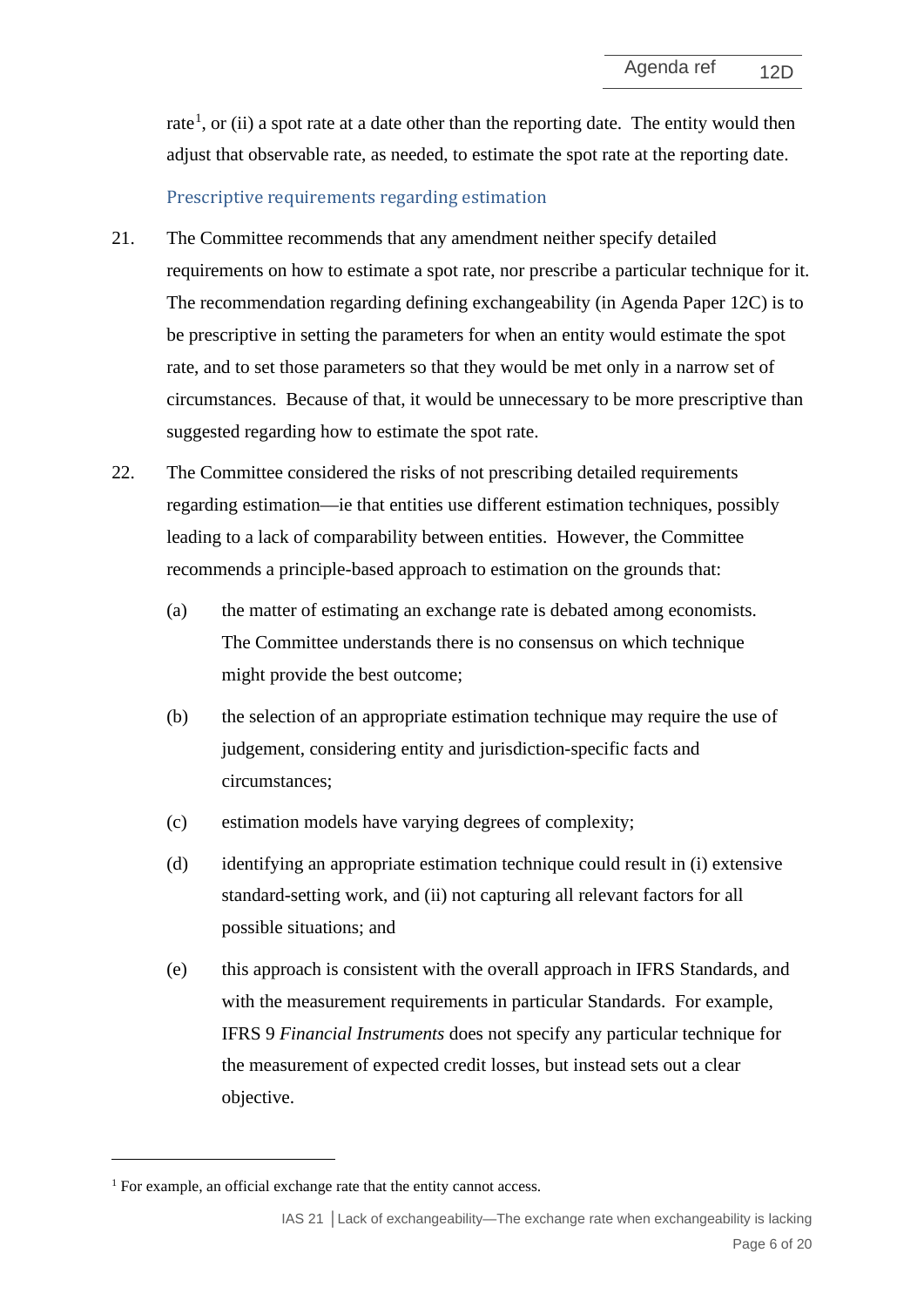23. The Committee also considered whether the possible complexity involved in estimating a spot rate, together with no prescribed estimation technique, could result in significant uncertainties about the rate estimated and, thus, could undermine the principle of faithful representation. The Committee concluded that the uncertainties inherent in estimating a spot rate are not different from those that relate to other financial information based on estimates. The use of estimates is embedded in preparing IFRS-compliant financial statements. Paragraph 2.18 of the 2018 *Conceptual Framework* states:

> Faithful representation does not mean accurate in all respects... For example, an estimate of an unobservable price or value cannot be determined to be accurate or inaccurate. However, a representation of that estimate can be faithful if the amount is described clearly and accurately as being an estimate, the nature and limitations of the estimating process are explained, and no errors have been made in selecting and applying an appropriate process for developing the estimate.

24. The Committee recommends that an entity disclose information when it estimates a spot rate––the recommendation in this respect will be discussed at a future Board meeting. Such disclosures would help alleviate concerns regarding faithful representation.

#### *Using an observable rate as an approximation for the spot rate*

- <span id="page-6-1"></span>25. In some situations, an entity might be able to use an unadjusted observable rate that would:
	- (a) not meet the definition a spot rate for a specified transaction; but
	- (b) meet the objective of estimating a spot rate (see paragraph [8](#page-2-1) of this paper).

#### Using an observable rate at the reporting date

<span id="page-6-0"></span>26. In Agenda Paper 12C, the Committee recommends that the definition of exchangeability includes consideration of the purpose for which an entity obtains foreign currency. Accordingly, a currency may not be exchangeable for a particular purpose but may be exchangeable for other purposes.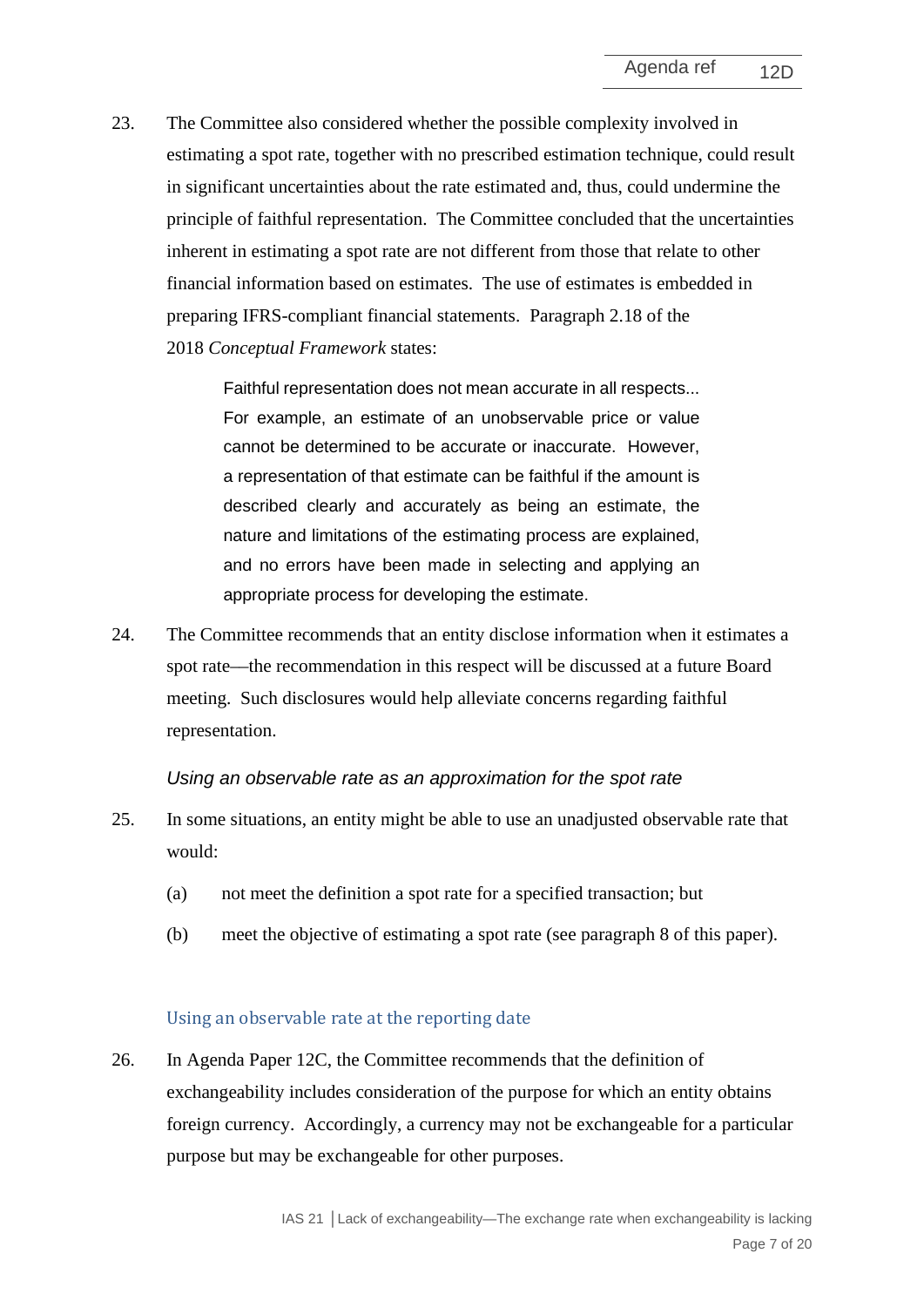27. In some situations, an entity might conclude that the observable rate for some transactions or balances approximates the spot rate for the transaction or balance for which exchangeability is lacking. Therefore, an entity could use the observable rate for those other transactions at the reporting date, without needing to use an estimation technique.

> For example, assume an entity has a foreign operation in a jurisdiction whose currency is free-floating with limited intervention by the jurisdictional authorities. There is one exchange rate that applies to all exchange transactions and this rate faithfully reflects economic conditions prevailing at the reporting date. However, jurisdictional authorities do not allow entities to obtain foreign currency for a purpose that would result in the entity recovering its net investment in the foreign operation (for example, dividend-remittances).

In this example, the facts and circumstances indicate that the observable rate applying to transactions for which the currency is exchangeable could approximate the spot rate for other transactions, such as paying dividends. This is because the facts and circumstances indicate that this rate would have applied at the reporting date (ie there is only one exchange rate for the currency and that rate faithfully reflects economic conditions prevailing at the reporting date).

- <span id="page-7-0"></span>28. In the Committee's view, an entity could consider the following non-exhaustive list of indicators when assessing whether an observable rate approximates the spot rate:
	- (a) *the nature of the exchange rate structure*––ie whether several exchange rates exist for the currency. The existence of more than one exchange rate indicates that the monetary or jurisdictional authorities set exchange rates to encourage, or deter, entities from entering into particular transactions. Accordingly, the differing observable rates may include a 'penalty' or 'incentive', and may not faithfully reflect all relevant economic conditions.
	- (b) *the number and type of transactions for which the currency is exchangeable*—if an entity could obtain foreign currency for only particular types of transactions (such as emergency supplies), the exchange rate observed may not faithfully reflect all relevant economic conditions.
	- (c) *the nature of the exchange rate arrangement*—a free-floating exchange rate observable on a market would more faithfully reflect economic conditions than an exchange rate set through regular interventions from the monetary or jurisdictional authorities.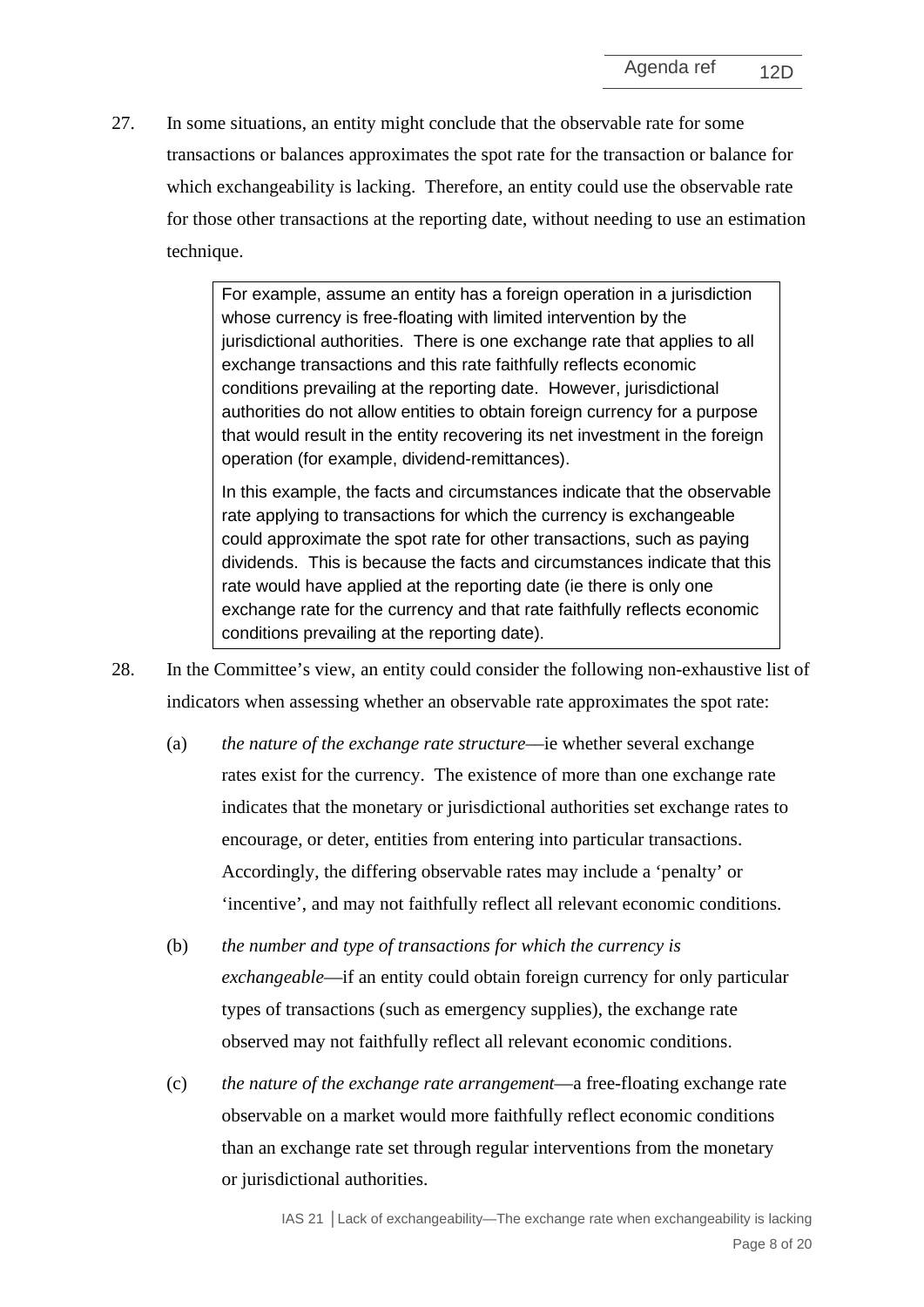- (d) *the frequency at which exchange rates are updated*—an exchange rate that is unchanged over a long period of time is less likely to faithfully reflect economic conditions than a rate that is updated every day, or several times per day.
- <span id="page-8-2"></span>29. The Committee sees benefit in:
	- (a) explicitly permitting an entity to use an observable rate if that rate would approximate the spot rate; and
	- (b) listing the indicators in paragraph [28](#page-7-0) above as application guidance to help entities assess whether the observable rate approximates the spot rate at the reporting date.
- <span id="page-8-0"></span>30. Doing so would also address possible concerns about the proposed definitions of exchangeability and a lack thereof (see Agenda Paper 12C). Some entities might experience long delays when realising their net investment in some foreign operations (such as through the remittance of dividends). In such circumstances, entities may conclude that the functional currency of a foreign operation is not exchangeable for transactions that would result in realising the entity's net investment in the foreign operation. However, in many of those jurisdictions the local currency may be exchangeable for other purposes. Applying the proposed approach in paragraph [29,](#page-8-2) an entity might often be able to use an observable rate as an approximation for the spot rate at the reporting date.

#### Using the first subsequent rate at which exchanges could be made

- <span id="page-8-1"></span>31. Paragraph 26 of IAS 21 requires an entity that reports foreign currency transactions in a functional currency to use the first subsequent rate at which exchanges could be made if exchangeability is temporarily lacking. Requiring the use of an estimated exchange rate for all circumstances in which exchangeability is lacking would result in amending those requirements in paragraph 26.
- 32. That said, there are circumstances in which an entity might conclude that the first subsequent rate at which transactions could be made approximates the spot rate for the transaction or balance for which exchangeability is lacking. Accordingly, an entity could use this rate as the spot rate at the reporting date.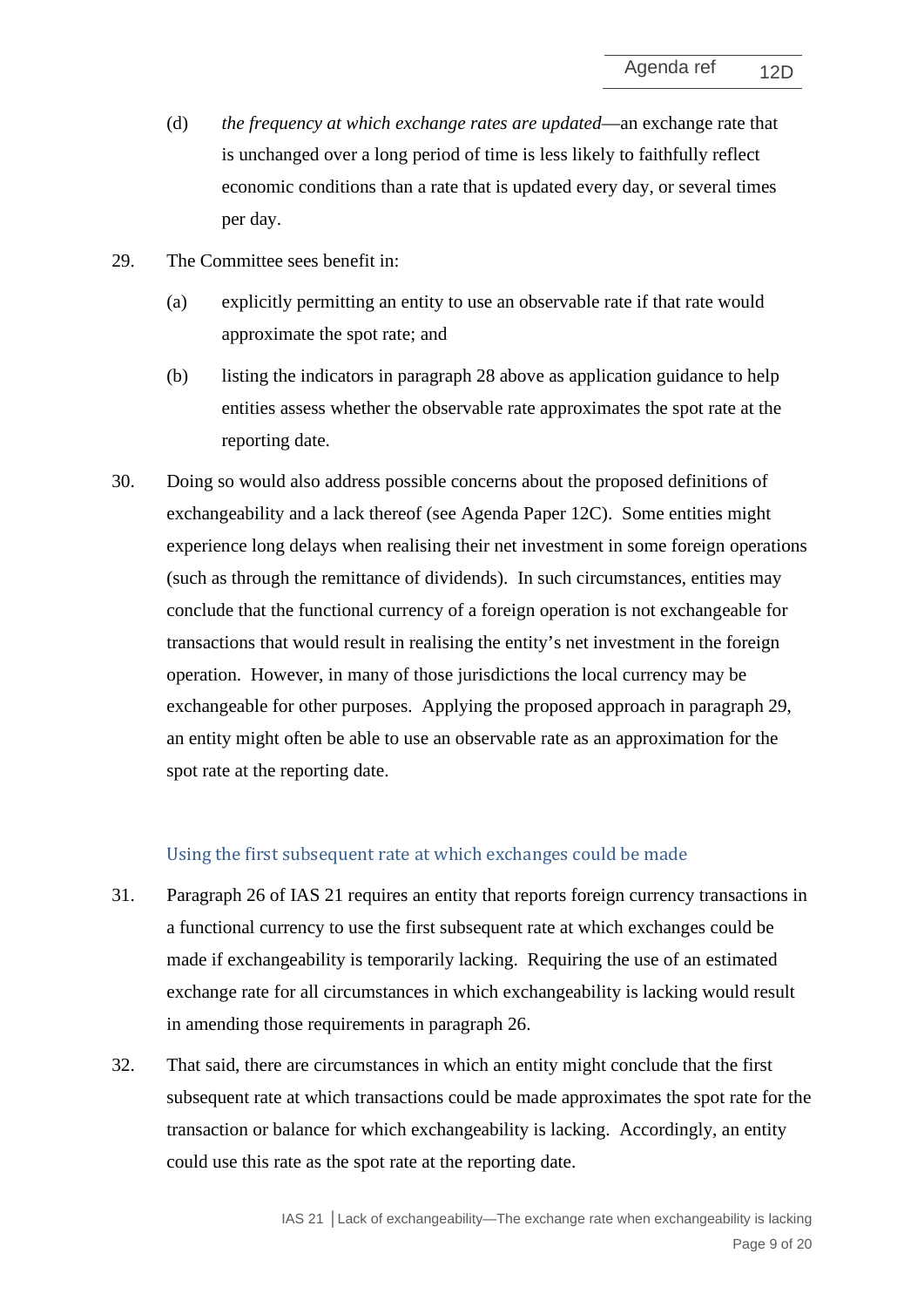- <span id="page-9-2"></span>33. In the Committee's view, an entity could consider the following non-exhaustive list of indicators when assessing whether the first subsequent observable rate approximates the spot rate:
	- (a) *the time period between the reporting date and the date at which exchangeability is restored*— the likelihood that the first subsequent rate would approximate the spot rate at the reporting date would reduce as the time period that elapses increases. This is because economic conditions could change significantly over a long period.
	- (b) *whether the currency is the one of a hyperinflationary or highlyinflationary economy*—inflation is a key determinant of the exchange rate. In general, the exchange rate decreases in a manner commensurate with inflation. When a currency is hyperinflationary (or highly-inflationary), prices change quickly and might even change several times per day. Accordingly, the first subsequent rate for a hyperinflationary currency is unlikely to approximate the spot rate at the reporting date.
- <span id="page-9-0"></span>34. Again, the Committee sees benefit in:
	- (a) explicitly permitting an entity to use the first subsequent rate for the purpose of a specified transaction if that rate would approximate the spot rate; and
	- (b) listing the indicators in paragraph [34](#page-9-2) above as application guidance to help entities assess whether that rate would approximate the spot rate at the reporting date.

#### *Recommendations*

- 35. The Committee recommends neither specifying how an entity estimates the spot rate at the reporting date nor prescribing a particular estimation technique.
- <span id="page-9-1"></span>36. The Committee also recommends an entity be permitted to use an observable rate (that does not meet the definition of a spot rate) if that rate approximates the spot rate in the following circumstances:
	- (a) when the observable rate meets the definition of a spot rate for particular transactions or balances but not those for which the entity assesses exchangeability; or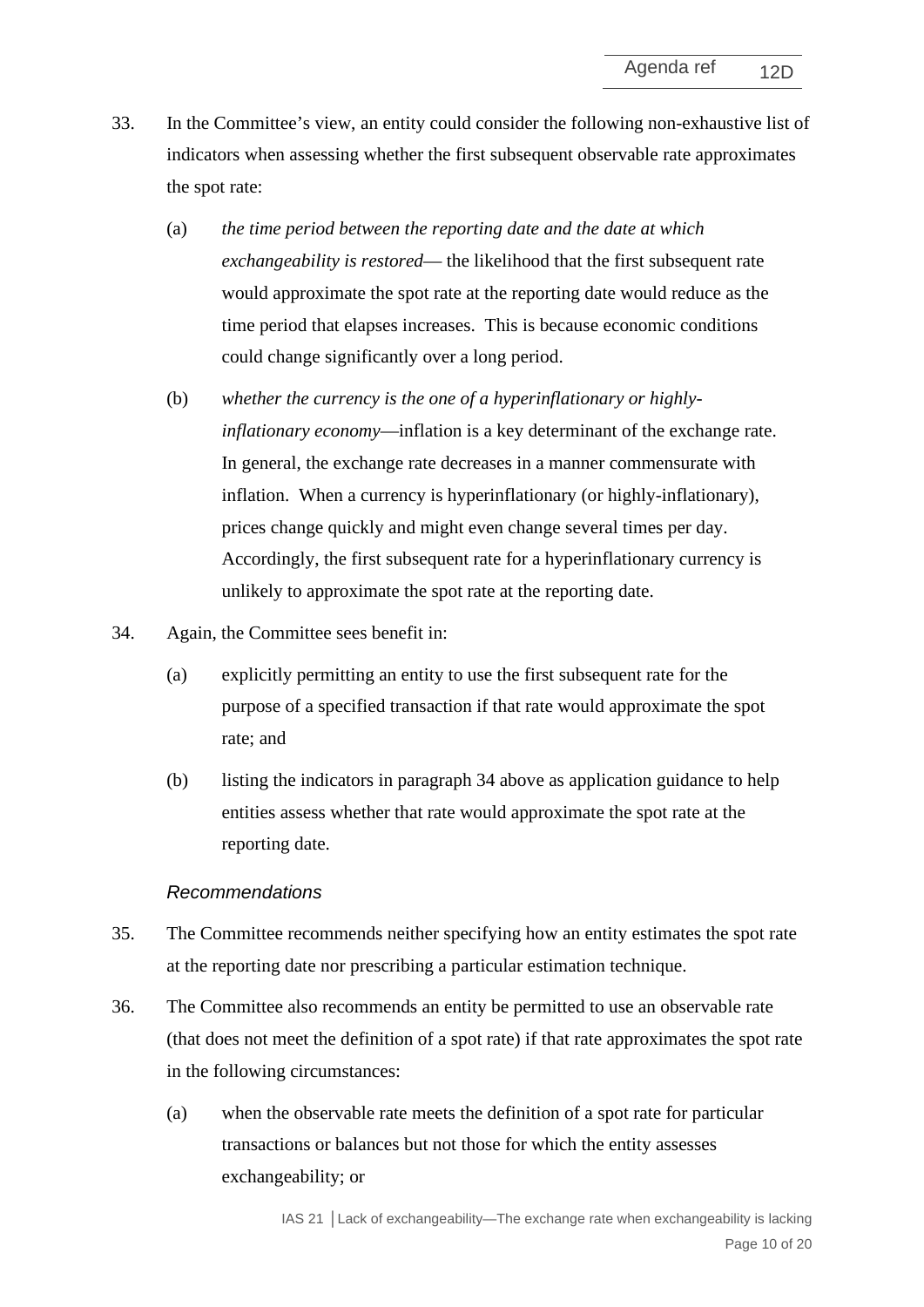(b) when the observable rate is the first subsequent rate at which exchanges could be made if exchangeability is restored before financial statements are authorised for issue.

### *Ability to convert only some amounts of foreign currency*

### *Analysis*

- 37. As discussed in Agenda Paper 12C, the Committee recommends specifying that exchangeability is lacking when an entity would be unable to exchange more than an insignificant amount of foreign currency. Because there could be an observable spot rate for some portion of a foreign currency transaction, the Committee considered whether an entity should be required to use:
	- (a) a blended rate ('blended approach') that would reflect both:
		- (i) the rate the entity could obtain for the exchangeable portion of the transaction, and
		- (ii) an estimated rate for the remaining portion; or
	- (b) an estimated rate for the entire transaction ('estimated approach').
- 38. The use of the blended approach would, in the Committee's view, faithfully depict a foreign currency transaction or balance. Nonetheless, the Committee recommends the estimated approach on the grounds that:
	- (a) applying the blended approach could be practically challenging, thereby increasing costs for preparers without providing significant additional benefits.
	- (b) an entity would be able to exchange only an insignificant amount of foreign currency<sup>[2](#page-10-0)</sup>. Accordingly, applying the blended approach an entity would use the observable spot rate only for an insignificant portion of the transaction or balance (and the estimated rate for the remaining portion). In most cases, we would expect the outcome not to differ significantly from the estimated approach.

<span id="page-10-0"></span><sup>2</sup> This is based on the Committee's recommendation that exchangeability is lacking when an entity cannot exchange more than an insignificant amount of foreign currency.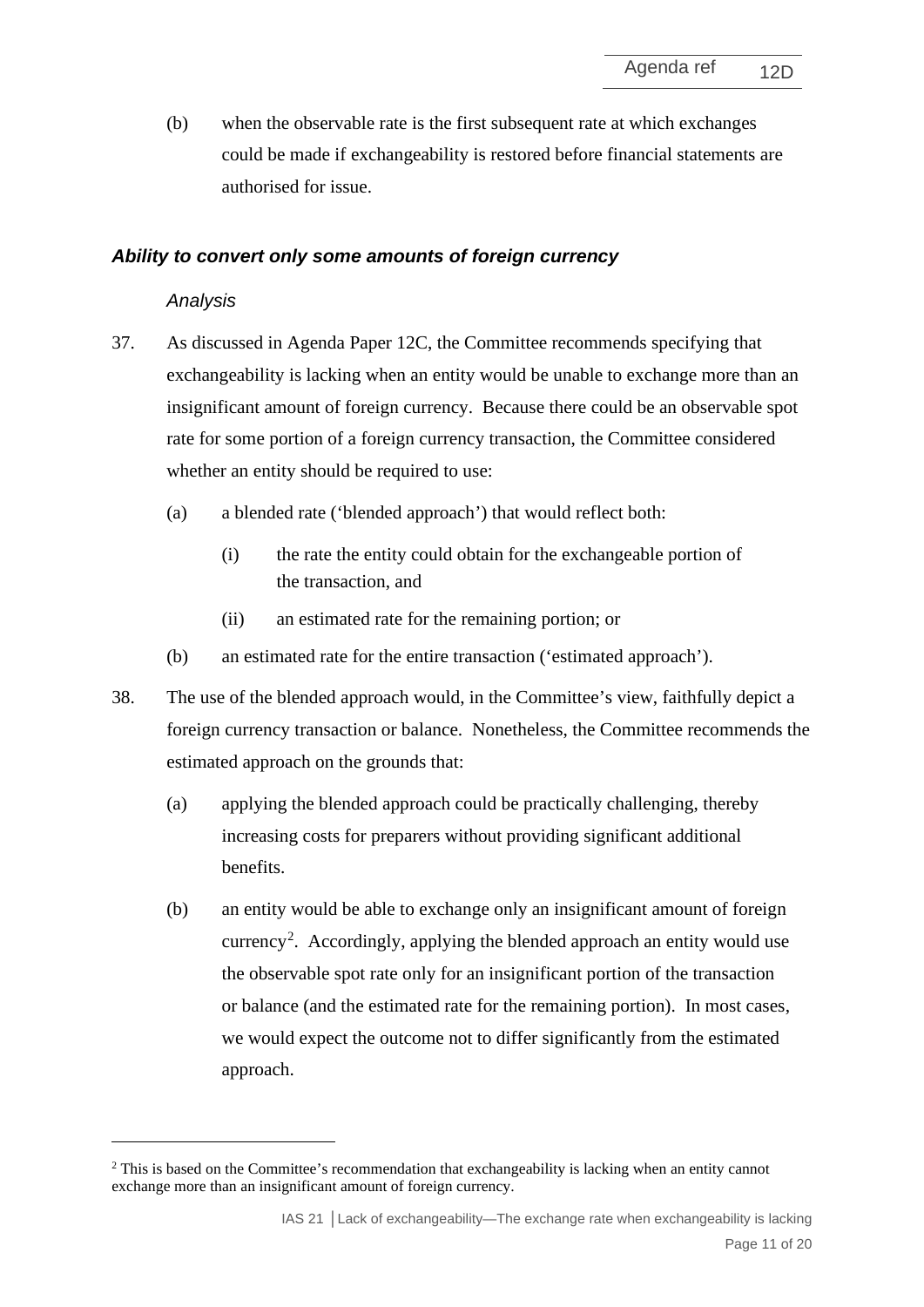39. The Committee considered whether to give entities the option of applying either the estimated approach or the blended approach, but decided not to do so. The situation contemplated would be expected to arise infrequently (ie only when an entity is able to exchange some, but less than an insignificant, amount of foreign currency) and allowing an option would increase the complexity of the requirements (and reduce comparability). The Committee is also of the view that there might be situations in which the observable rate (that applies to the exchangeable portion of the transaction) approximates the spot rate for the entire transaction. Accordingly, an entity might be able to use the observable rate with no adjustments, which would result in no difference between the two approaches.

#### *Recommendation*

40. When exchangeability is lacking, the Committee recommends that an entity apply an estimated exchange rate to (a) the entire transaction or balance of an asset or liability (when the entity reports foreign currency transactions in the functional currency), or (b) the financial statements as a whole (when an entity uses a presentation currency other than the functional currency).

#### *Other matters*

- 41. Appendix B to this paper analyses two matters relating to estimating the spot rate. In particular, it discusses situations in which:
	- (a) the functional currency is that of a hyperinflationary economy; and
	- (b) a currency is only indirectly exchangeable into another currency.
- 42. Based its analysis in Appendix B, the Committee recommends no specific requirements in respect of those matters.

#### **Committee's recommendations**

- 43. The Committee recommends that:
	- (a) an entity estimate the spot rate when exchangeability of a currency is lacking. An entity would use that estimated rate both when: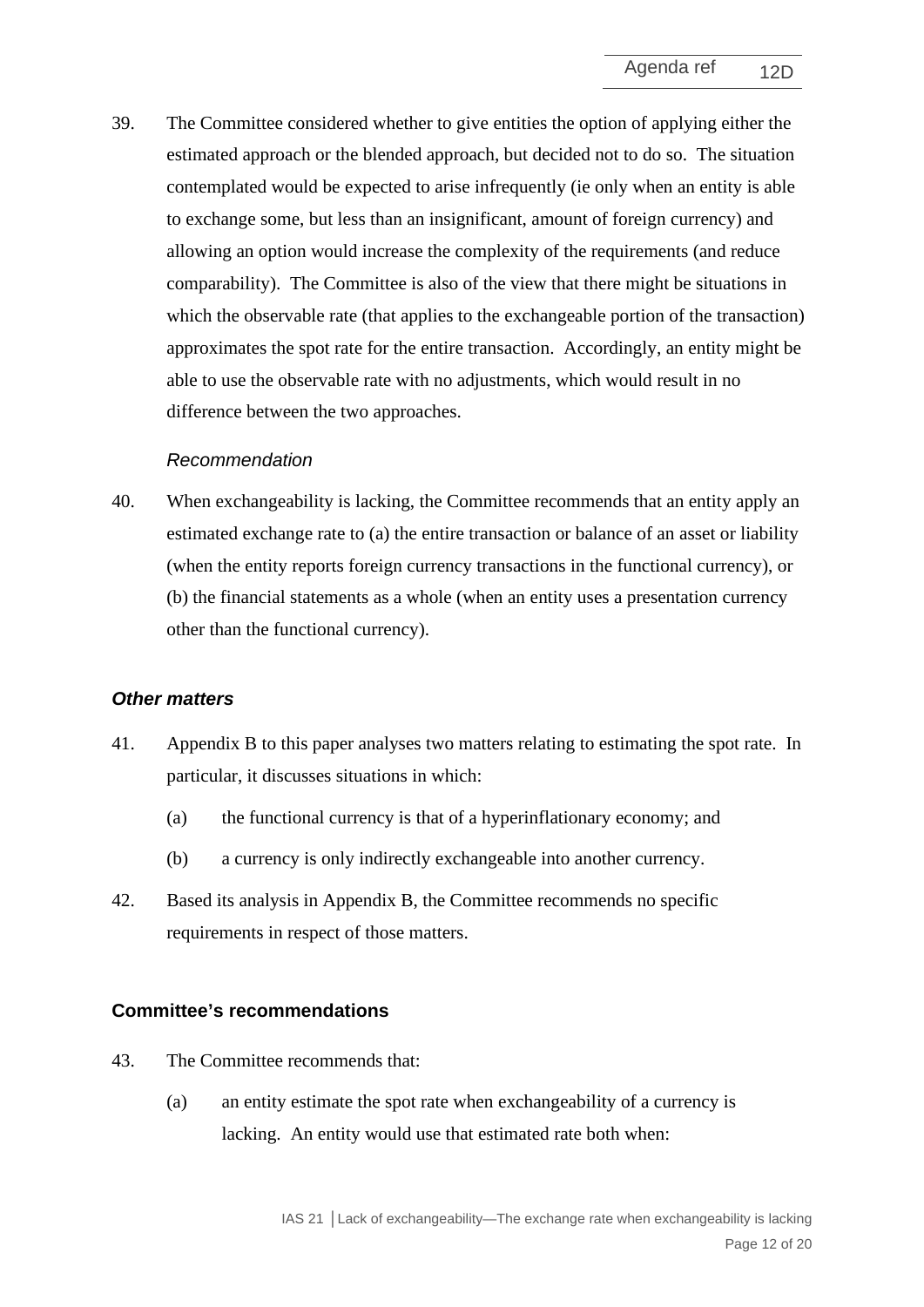- (i) it reports foreign currency transactions in its functional currency; and
- (ii) uses a presentation currency other than the functional currency.
- (b) any proposed amendment set out an objective for the related estimation process and not specify how an entity estimates the spot rate at the reporting date nor prescribe a particular estimation technique. The objective would require an entity to estimate a rate that:
	- (i) the entity would have been able to access at the reporting date had exchangeability (as defined in Agenda Paper 12C) not been lacking;
	- (ii) would have arisen in an orderly transaction between market participants; and
	- (iii) would faithfully reflect the economic conditions prevailing at that date.
- (c) an entity be permitted to use an observable rate (that does not meet the definition of a spot rate) if that rate approximates the spot rate in the following circumstances:
	- (i) when the observable rate meets the definition of a spot rate for particular transactions or balances but not those for which the entity assesses exchangeability; or
	- (ii) when the observable rate is the first subsequent rate at which exchanges could be made if exchangeability is restored before financial statements are authorised for issue.
- (d) an entity apply an estimated exchange rate to:
	- (i) the entire transaction or balance of an asset or liability (when the entity reports foreign currency transactions in the functional currency), or
	- (ii) the financial statements as a whole (when an entity uses a presentation currency other than the functional currency).
- <span id="page-12-0"></span>44. For ease of reference, the flowchart in Appendix A provides a summary of the Committee's recommendations.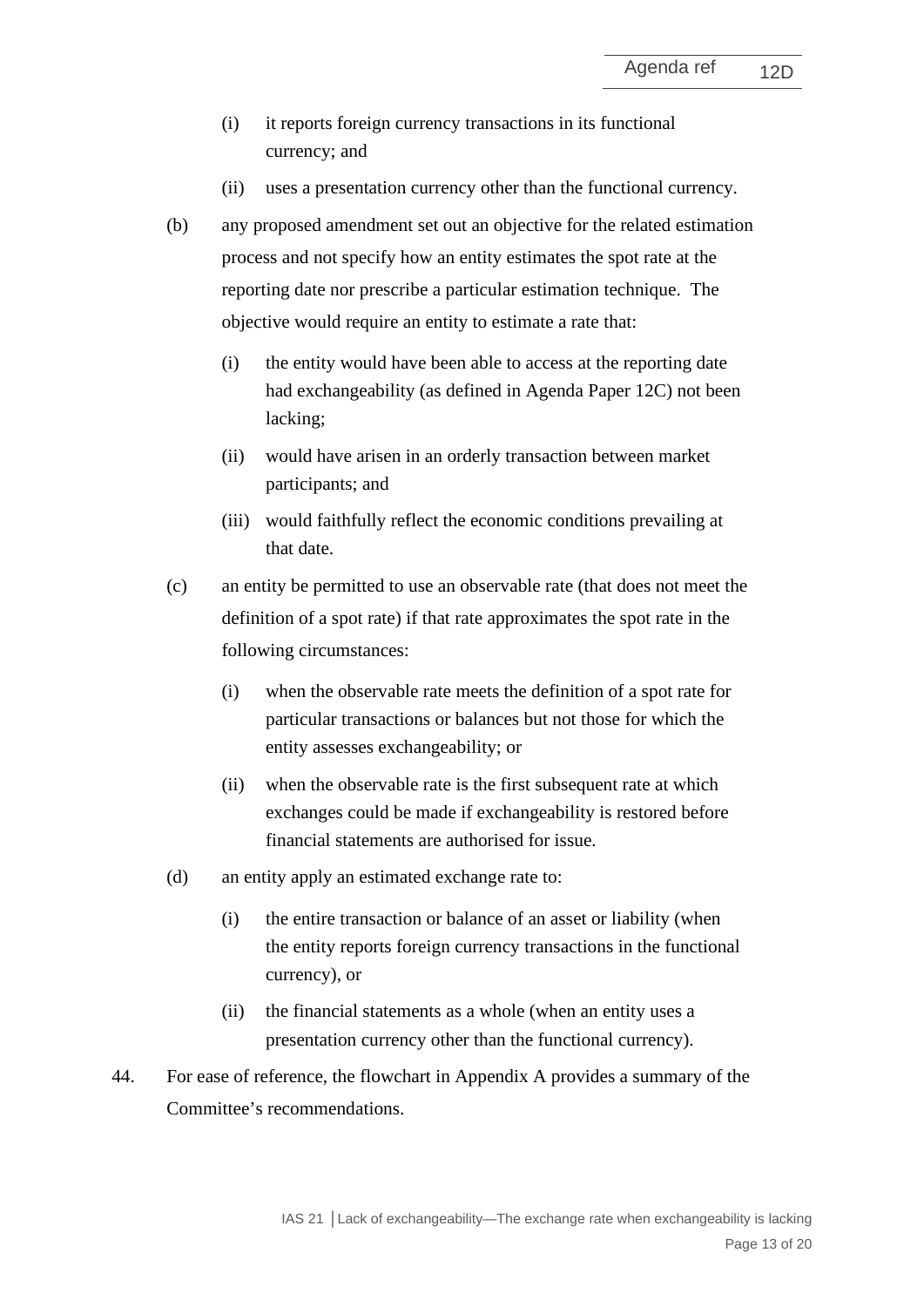#### **Question for the Board**

Does the Board have any comment or question on the Committee's analysis and recommendations on the spot rate that an entity uses when exchangeability of a currency is lacking?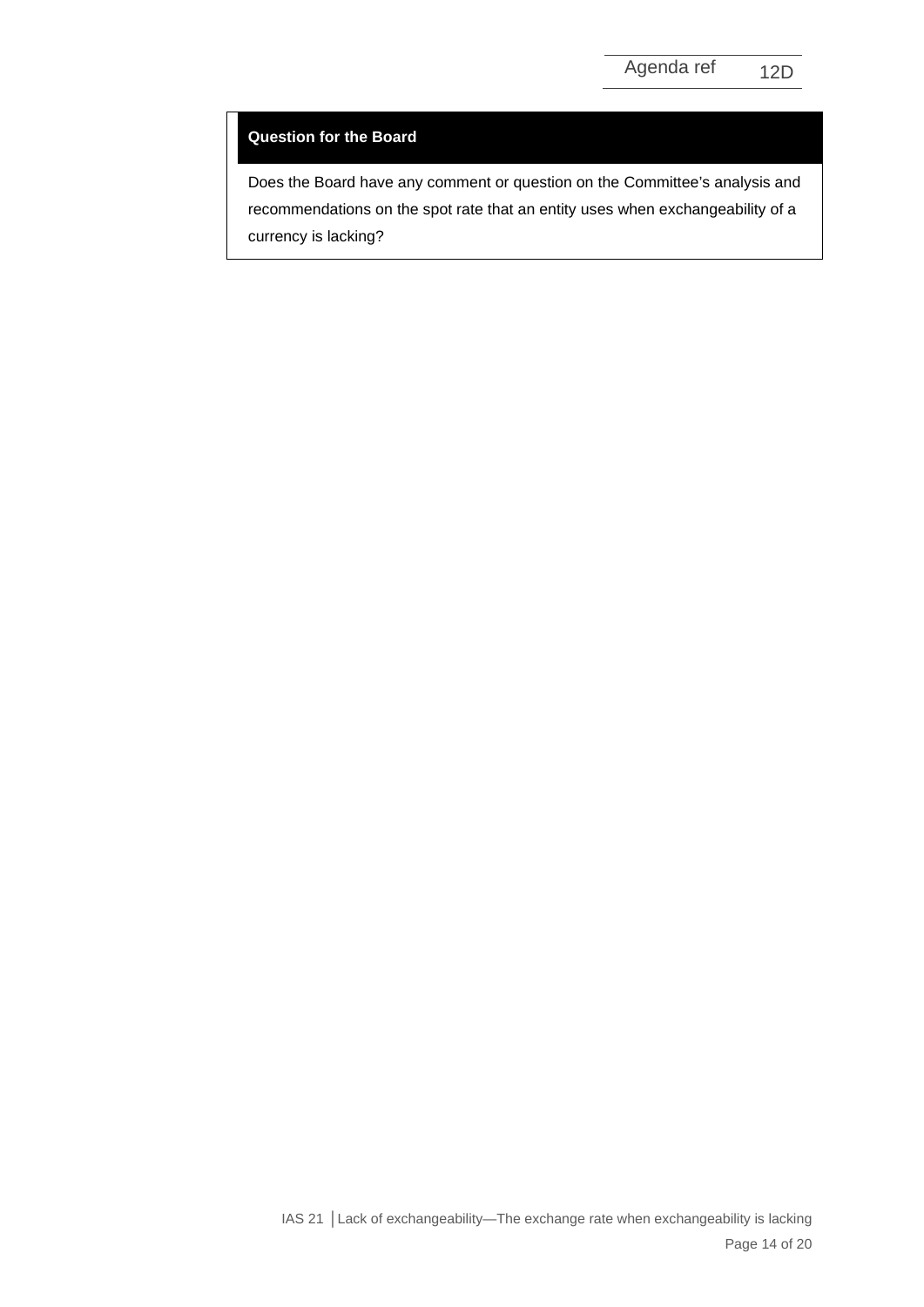Agenda ref 12D



# **Appendix A—Flowchart summarising the Committee's recommendations**

*\*or at the date of the transactions*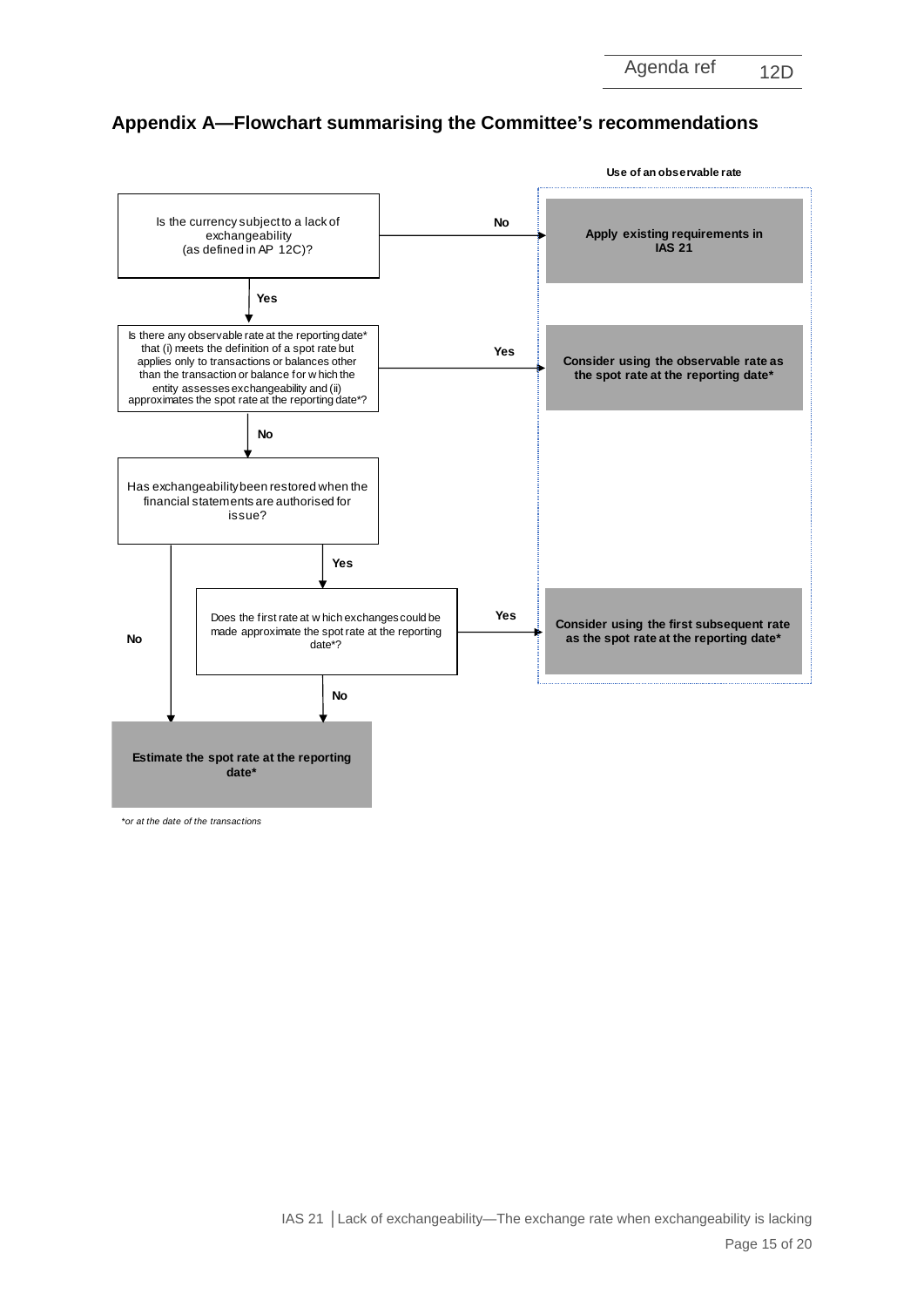# **Appendix B—Other considerations**

- B1. This appendix:
	- (a) provides further information about a standard-setting approach that the Committee considered but rejected; and
	- (b) considers two matters relating to how an entity estimates a spot rate.

## *Approach that the Committee considered but rejected*

- B2. As explained in paragraphs [11–](#page-3-0)[13](#page-3-1) of this paper, the Committee considered but rejected an approach that would:
	- (a) define 'temporary' and 'long-term' lack of exchangeability; and
	- (b) specify requirements applying to each of those two types of lack of exchangeability.
- B3. In particular, the Committee considered defining:
	- (a) a temporary lack of exchangeability as a situation in which:
		- (i) a currency is not exchangeable at the reporting date; but
		- (ii) the exchangeability of the currency is restored after the reporting date and before the date on which the financial statements are authorised for issue.
	- (b) a long-term lack of exchangeability as a lack of exchangeability that is other than temporary.
- B4. The Committee considered specifying that if a currency were subject to:
	- (a) a temporary lack of exchangeability, an entity would use the first subsequent rate at which exchanges could be made (as currently specified in paragraph 26 of IAS 21 for foreign currency transactions reported in the functional currency); and
	- (b) a long-term lack of exchangeability, an entity would estimate a spot rate.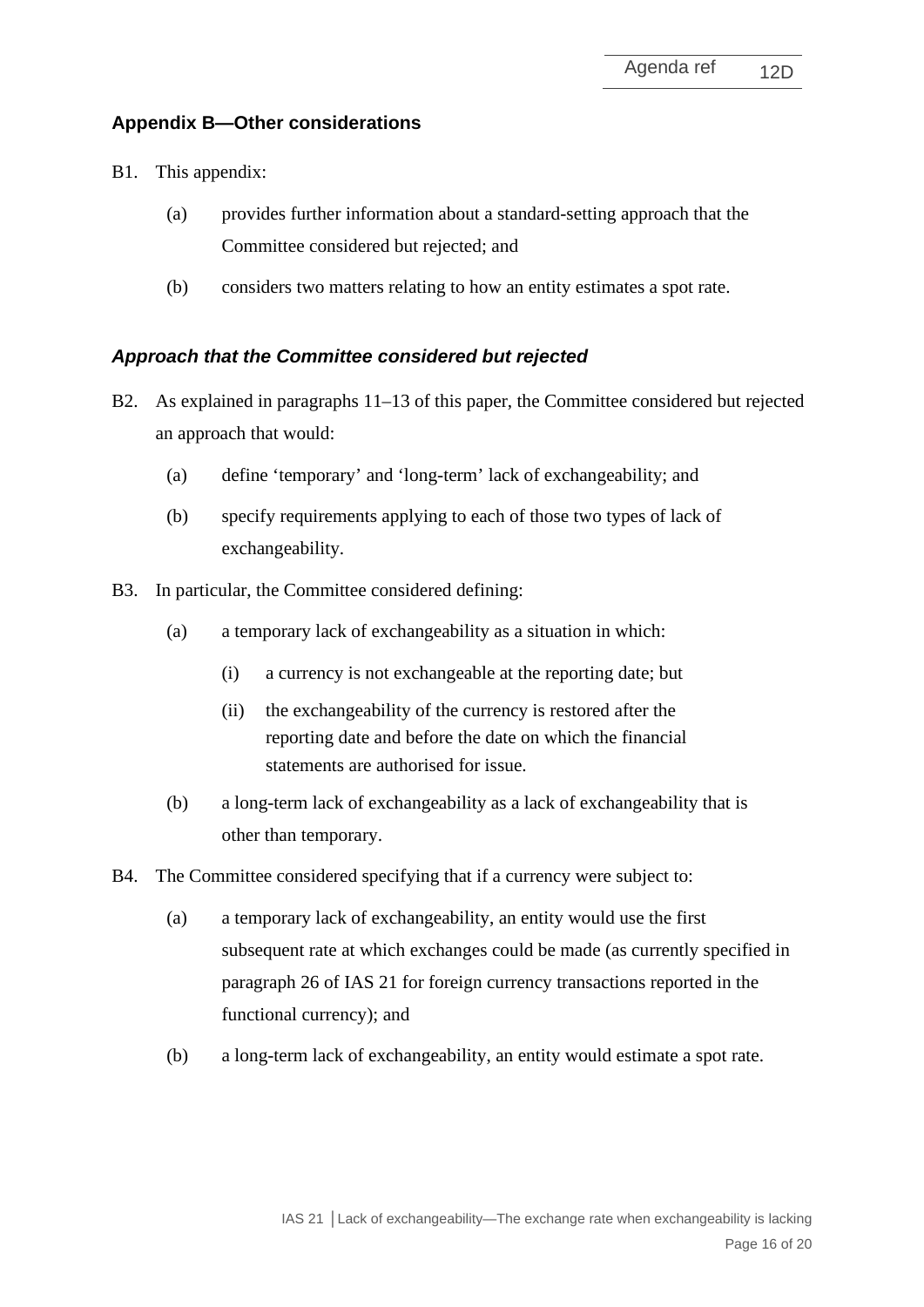- B5. The Committee acknowledged that this approach would:
	- (a) not require the use of extensive judgement––this is because the proposed definitions would set the date on which financial statements are authorised for issue as 'a bright line' to distinguish temporary and long-term lack of exchangeability. Accordingly, the use of judgement would be limited only to assessing exchangeability (or a lack thereof).
	- (b) limit the use of an estimated spot rate to the circumstances in which a currency is subject to a long-term lack of exchangeability.
	- (c) result in minimal change to IAS 21, which is consistent with the objective of a narrow-scope project.
- B6. However, the Committee was concerned that this approach might:
	- (a) result in an entity not always using a rate that reflects conditions existing at the reporting date when exchangeability is temporarily lacking.
	- (b) affect comparability between entities—this is because entities might use different rates solely because of differing dates of authorising financial statements for issue. For example, if exchangeability is lacking at the reporting date and is restored only some months later, an entity that issues financial statements before exchangeability is restored would estimate the spot rate while an entity that issues its financial statements after exchangeability is restored would use the first subsequent rate at which exchanges could be made.
- B7. Furthermore, the Committee saw no conceptual reason for distinguishing temporary and long-term lack of exchangeability.
- B8. Accordingly, the Committee decided not to proceed with this approach.

#### *Matters relating to how an entity estimates a spot rate*

#### *Functional currency is that of a hyperinflationary economy*

B9. An entity whose functional currency is that of a hyperinflationary economy applies IAS 29 *Financial Reporting in Hyperinflationary Economies*. IAS 29 specifies requirements that result in restating such an entity's financial statements in terms of the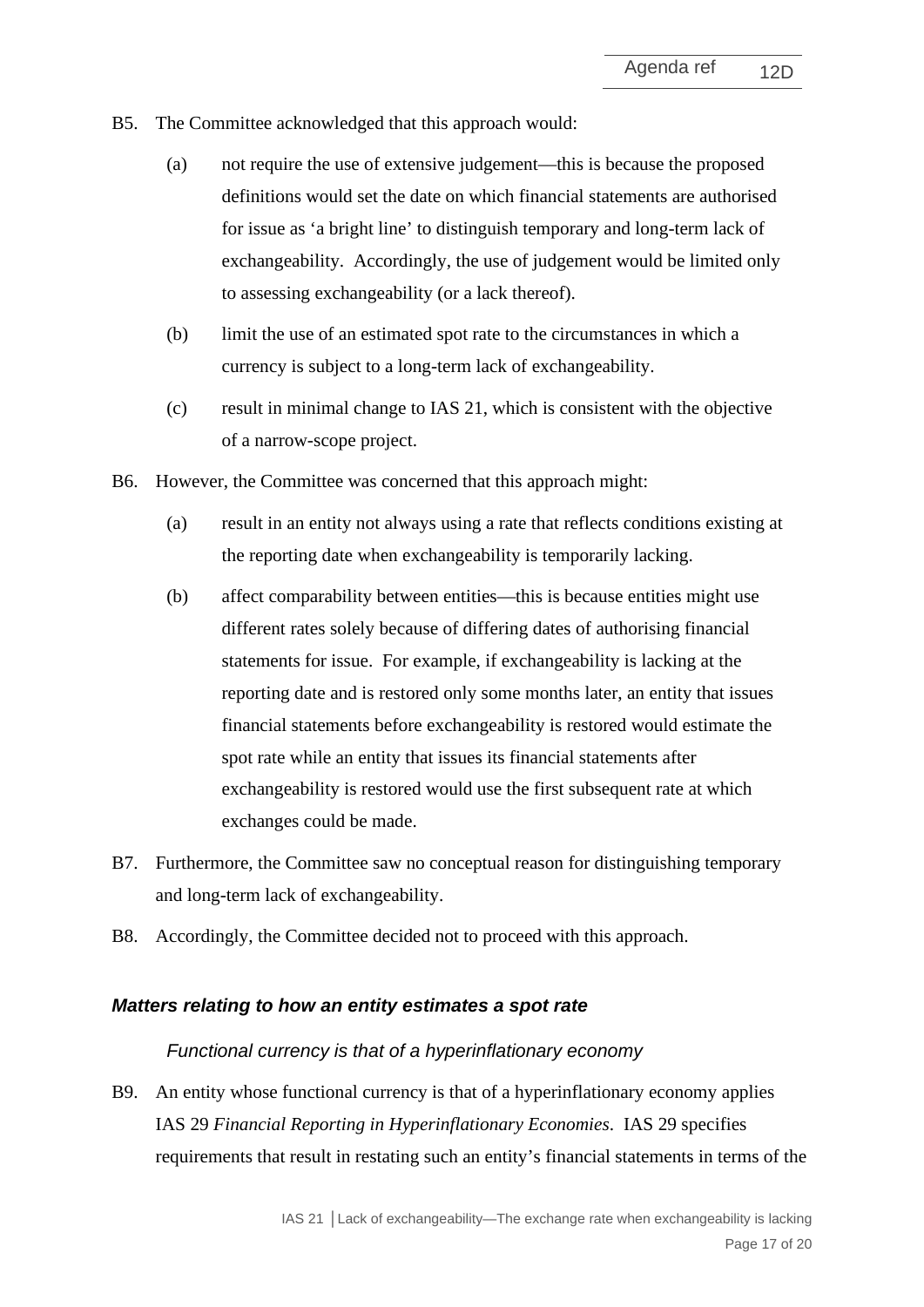measuring unit current at the reporting date. As a consequence, the entity's financial statements reflect the effect of changing prices (in other words, inflation). Because of this, some say if an entity translates those financial statements into a presentation currency, the exchange rate used for translation should reflect only inflation—ie the entity should apply a rate estimated using a model with only inflation as an input.

B10. The Committee recommends no specific requirements when exchangeability is lacking for a currency of a hyperinflationary economy. By requiring entities to faithfully reflect prevailing economic conditions and not prescribing how an entity estimates a spot rate, an entity would apply judgement in estimating the spot rate in those situations. The Committee would generally expect inflation to be an important consideration in those circumstances.

#### *Indirect exchange mechanism*

- B11. The Committee considered a situation in which an entity might not be able to directly exchange a local currency  $(X)$  for a particular foreign currency  $(Y)$ . However, it might be able to:
	- (c) exchange the local currency  $(X)$  for another foreign currency  $(Z)$ ; and
	- (d) exchange that other foreign currency (Z) for the required foreign currency (Y).
- B12. In this situation, the Committee concluded the local currency  $(X)$  is exchangeable because the entity is able to exchange (indirectly) the local currency  $(X)$  for the foreign currency (Y). In this case, an entity would derive the applicable exchange rate by using the spot rates between (a) currencies  $X$  and  $Y$ , and (b) currencies  $Y$  and  $Z$ . Accordingly, the Committee recommends no specific requirements in this respect.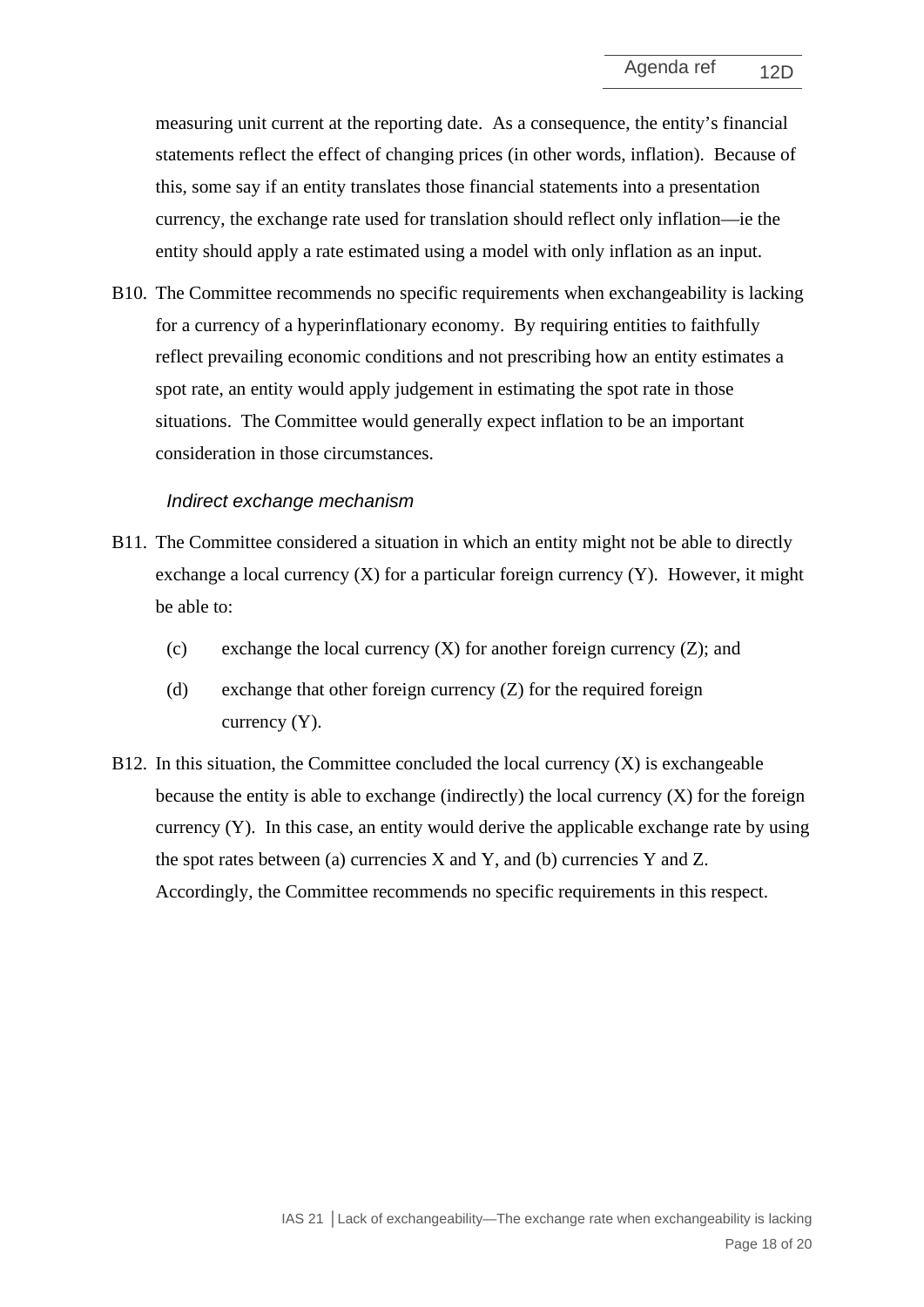### **Appendix C—Inflation and exchange rates (educational material)**

# **This appendix reproduces Appendix D to [Agenda Paper 3](https://www.ifrs.org/-/media/feature/meetings/2018/may/ifric/ap03-foreign-exchange-restrictions.pdf) of the Committee's May 2018 meeting**

- C1. This appendix is designed to provide the Committee with an overview of the economic theory highlighting inflation as one of the main determinants of exchange rates. This appendix is not a comprehensive study discussing all the determinants of exchange rate (interest rates, growth, etc.). It aims only to provide an overview of the theories setting out a link between inflation and the changes in exchange rates, thereby supporting the analysis that an estimated exchange rate would generally be expected to reflect inflation.
- C2. The Law of One Price (an economic theory) says in the absence of transportation costs, tariffs and restrictions on the movement of goods, identical goods should sell for the same price—expressed in terms of a common currency—on two separate markets. If goods were to trade at different prices, there would be opportunities for arbitrage and prices would eventually become equal. In other words, this law says the price of a good is the same wherever it is sold.

For example, if  $P' \in \mathcal{F}$  is the selling price of a good in the Eurozone,  $P'$ <sup>s</sup> is the selling price in the US and  $FX_{\&\&}$  is the US dollar/Euro exchange rate, the relationship is as follows:

$$
P^{\star} \in P^{\star} \mathop{\$} \times FX_{\mathop{\$}/\mathop{\epsilon}$} \Longleftrightarrow FX_{\mathop{\$}/\mathop{\epsilon}$} = P^{\star} \mathop{\epsilon} \div P^{\star} \mathop{\$}
$$

C3. The Purchase Power Parity (PPP) theory is derived by applying the Law of One Price to multiple commodities in an international environment. In other words, the PPP theory is the Law of One Price applied to the entire consumption basket of a jurisdiction (or monetary area). If P $\epsilon$  is the price index in the Eurozone, P<sub>s</sub> is the price index in the US and  $FX_{\epsilon s}$  is the US dollar/Euro exchange rate, the equation shown in paragraph D2 can be restated as follows:

$$
P_{\varepsilon} = P_{\$} \times FX_{\$/\in} \Longleftrightarrow FX_{\$/\in} = P_{\varepsilon} \div P_{\$}
$$

Said differently,  $FX_{\&\&\&}$  is the spot exchange at which prices in the Eurozone are equal to prices in the US.

C4. The relationship outlined in paragraph C3 is referred to as the 'absolute PPP'. The 'relative PPP' model is derived from the 'absolute PPP' relationship. The relative PPP